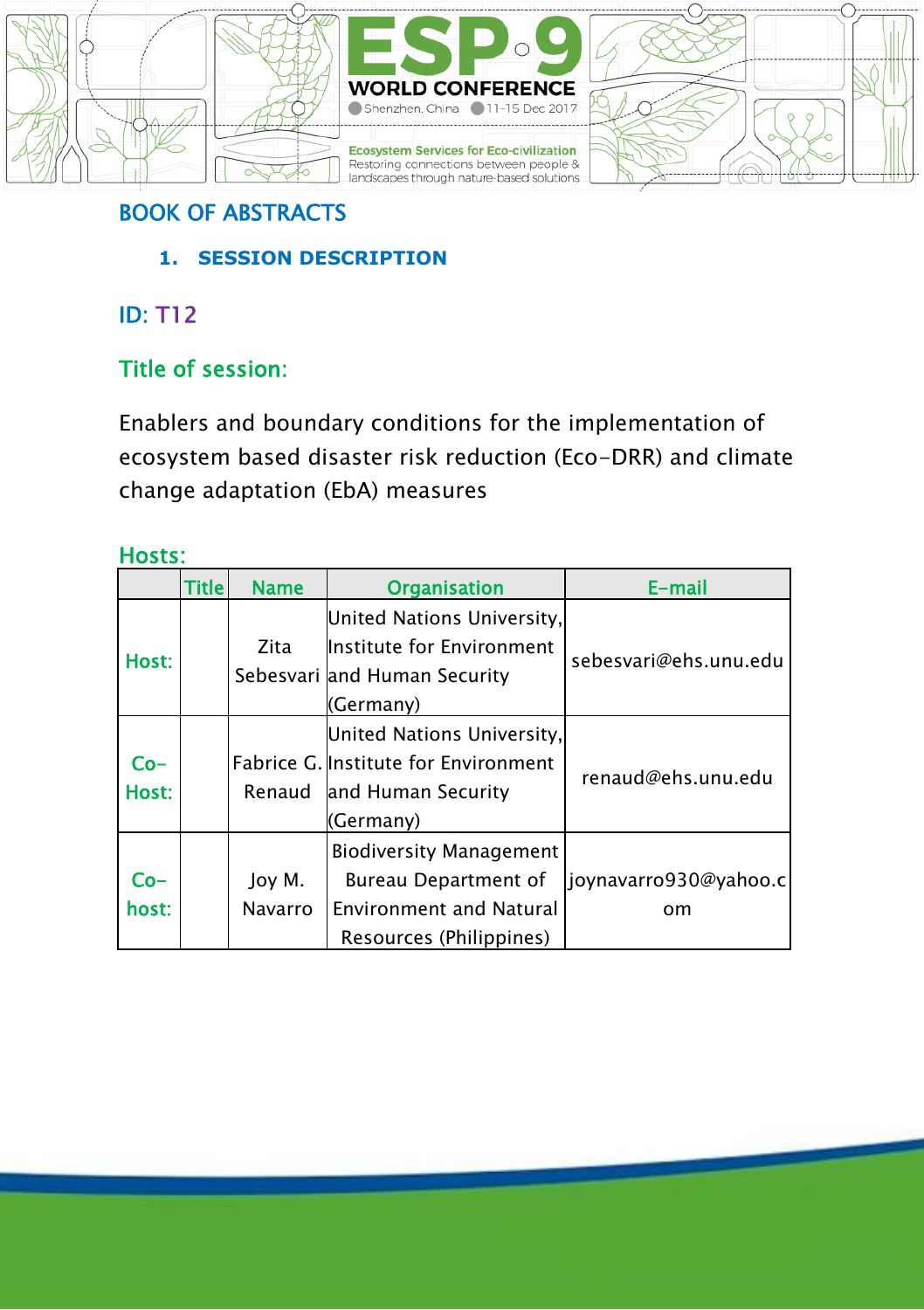

#### Session description:

Ecosystems provide a large variety of services directly benefiting disaster risk reduction and ecosystem based adaptation. Examples include wave attenuation by sand dunes and coastal vegetation, flow regulation provided by forested hills which can contribute to the flood risk reduction and adaptation.

Ecosystem based and hybrid (combined structural and ecosystem based) measures are being considered in decision making and implemented increasingly to decrease hazard exposure, contribute to mitigation or to reducing the vulnerability of the social-ecological system. One of the remaining barriers for greater uptake is the limited body of knowledge regarding the enablers and boundary conditions (e.g. amount of biomass, width of a forest belt, density a forest, age structure of plants, species selection or composition, speed of recovery after disturbance and many others) under which the envisaged ecosystem based approach will deliver the required services. The session presents case studies where these boundary conditions have been explored using historical studies, modelling frameworks or have been empirically tested in the field or in the laboratory.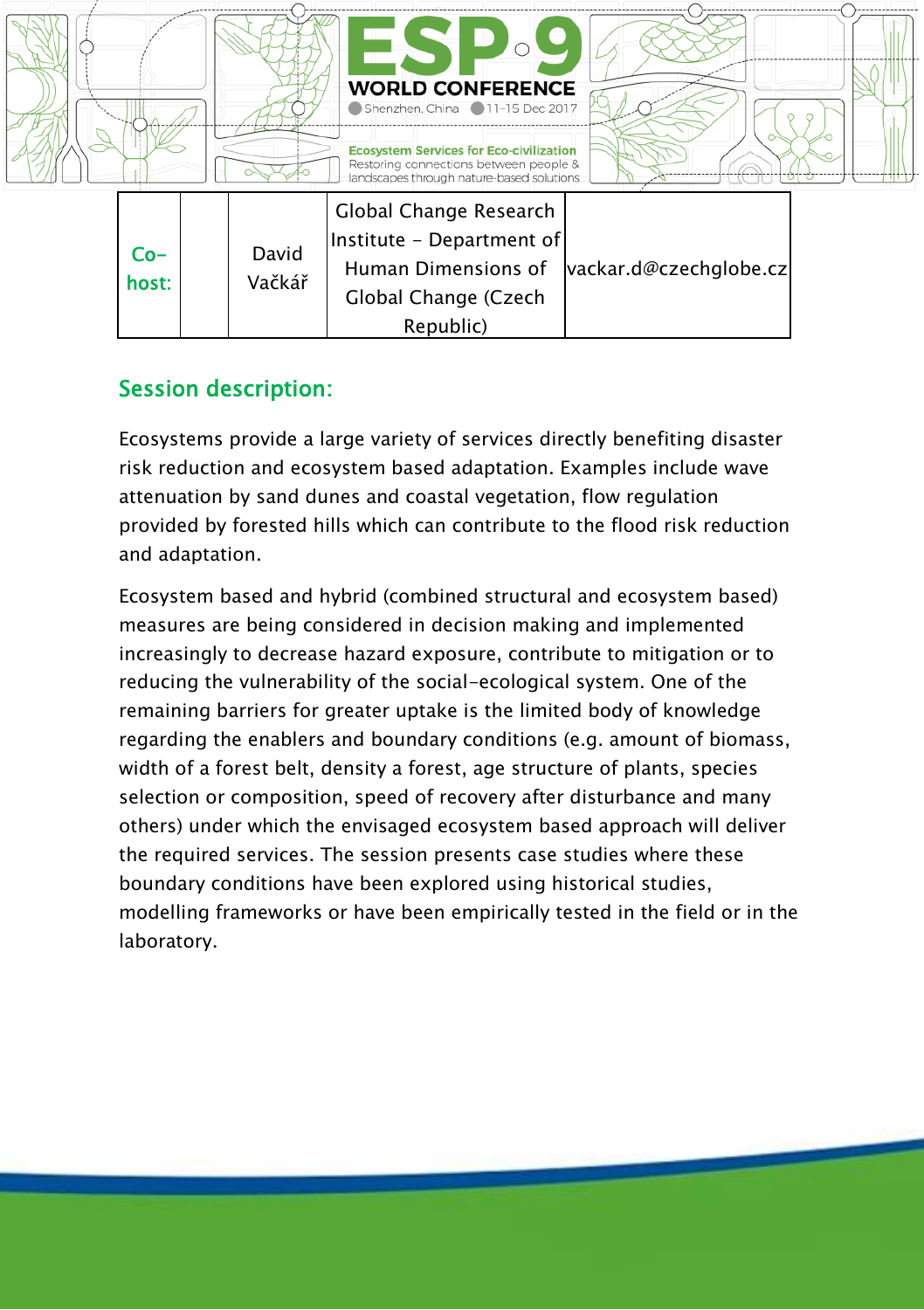

#### Goals and objectives of the session:

The session aims to contribute to the development of technical guidelines to be used when implementing ecosystem based measures for adaptation, mitigation and disaster risk reduction by collecting and providing more indepth and structured knowledge of the boundary conditions for certain ecosystem based approaches. The lack of such guidelines currently still poses a barrier when deciding about the implementation of ecosystem based measures.

### Planned output / Deliverables:

The session output will contribute to a review on boundary conditions available and applicable in different context when implementing ecosystem based measures.

### Related to ESP Working Group or National Network:

TWG 12 – [ES & Disaster Risk reduction \(DRR\)](https://www.es-partnership.org/community/workings-groups/thematic-working-groups/twg-8-es-and-disaster-risk-reduction/)

#### **2. SESSION PROGRAM**

Date of session: 14 December 2017 Time of session: 10:30 – 12:30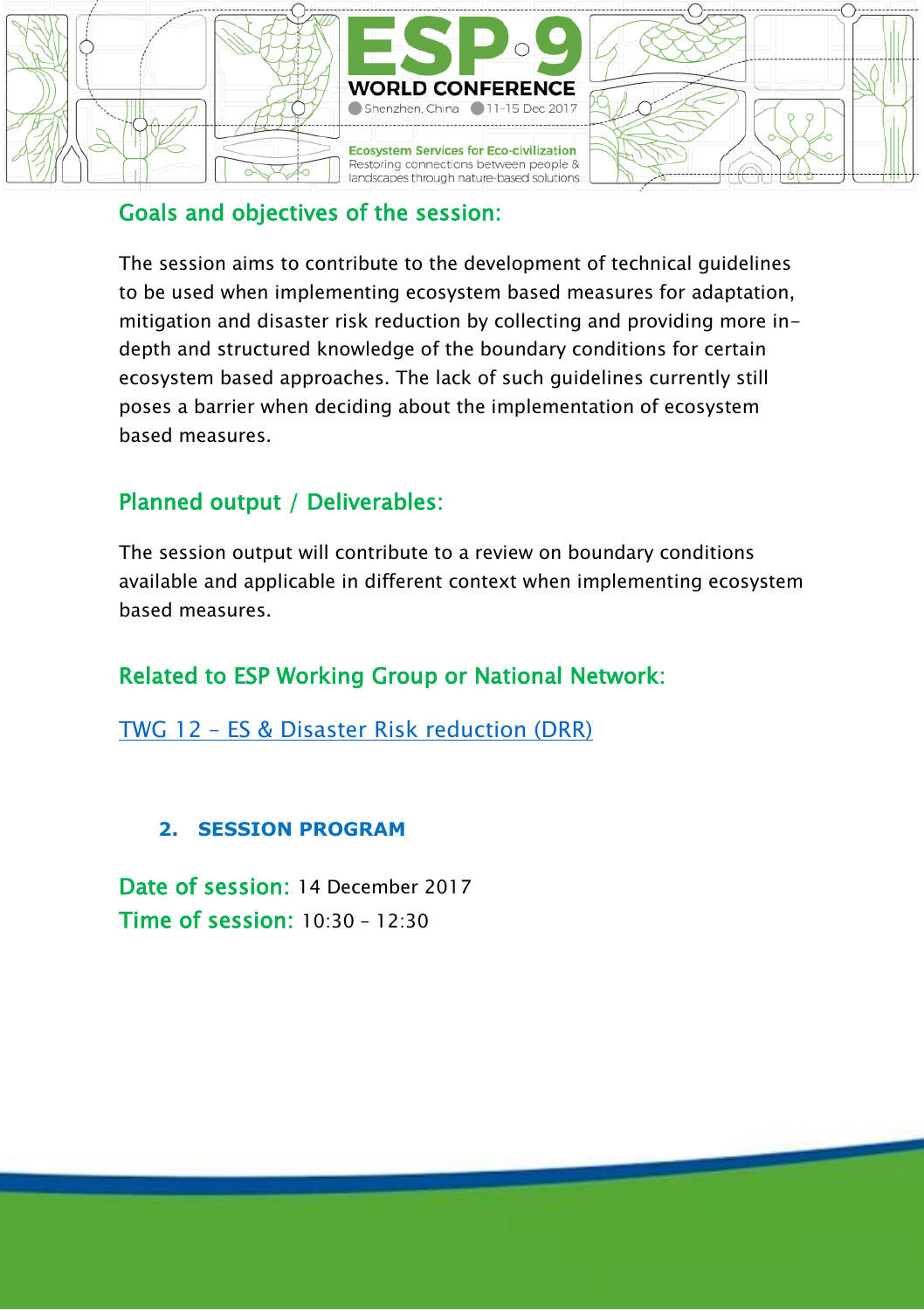



**Ecosystem Services for Eco-civilization**<br>Restoring connections between people &<br>landscapes through nature-based solutions



## Timetable speakers

| Time  | <b>First</b><br>name | <b>Name</b> | <b>Organization</b>                                                                                                                            | <b>Title of presentation</b>                                                                                                                                                                                |
|-------|----------------------|-------------|------------------------------------------------------------------------------------------------------------------------------------------------|-------------------------------------------------------------------------------------------------------------------------------------------------------------------------------------------------------------|
| 10:30 | Zita                 | Sebesvari   | <b>United Nations</b><br>University, Institute<br>for Environment and<br><b>Human Security</b><br>(Germany)                                    | Introduction to the<br>session                                                                                                                                                                              |
| 10.40 | Wei                  | Oi          | School of<br>Environmental<br>Science and<br>Engineering,<br>Southern University<br>of Science and<br>Technology, China                        | Ecosystem-based<br>methods for<br>mitigating extreme<br>floods: relationships<br>among forest<br>coverage changes,<br>land surface<br>roughness and<br>extreme floods                                       |
| 11:10 | Gaius                | Elenga      | Minitry of<br>Environment and<br>Sustainable<br>Managment<br>development,<br>University of<br>Kinshasa, The<br>Democratic Republic<br>of Congo | Improving the climate<br>resilience of<br>agricultural<br>production systems<br>by African rural<br>populations: some<br>lessons learned from<br>the NAPA project in<br>the Democratic<br>Republic of Congo |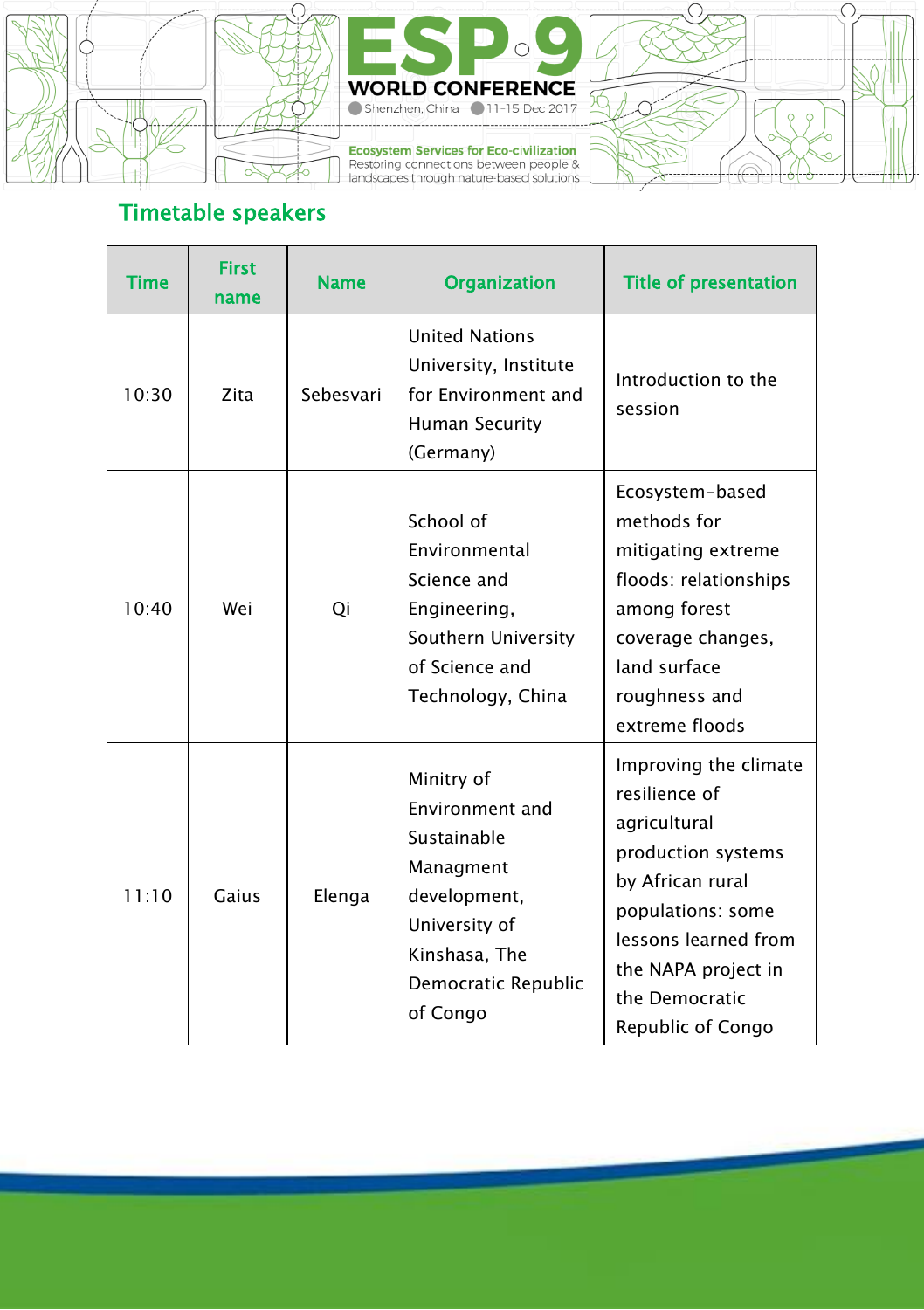



**Ecosystem Services for Eco-civilization**<br>Restoring connections between people &<br>landscapes through nature-based solutions



| Time  | <b>First</b><br>name | <b>Name</b>                | <b>Organization</b>                               | <b>Title of presentation</b>                                                                                         |  |
|-------|----------------------|----------------------------|---------------------------------------------------|----------------------------------------------------------------------------------------------------------------------|--|
| 11:25 | Yitbarek             | Tibebe<br>Weldes-<br>emaet | Environmental<br>Society of Ethiopia,<br>Ethiopia | An assessment<br>towards building<br>resilience through<br>ecosystem based<br>approaches                             |  |
| 11:40 | Zhan                 | Tian                       | Shanghai Climate<br>Centre, China                 | Assessing future<br>urban inundation risk<br>under deep<br>uncertainties: using<br>RDM theory in central<br>Shanghai |  |
| 11:55 | <b>Discussion</b>    |                            |                                                   |                                                                                                                      |  |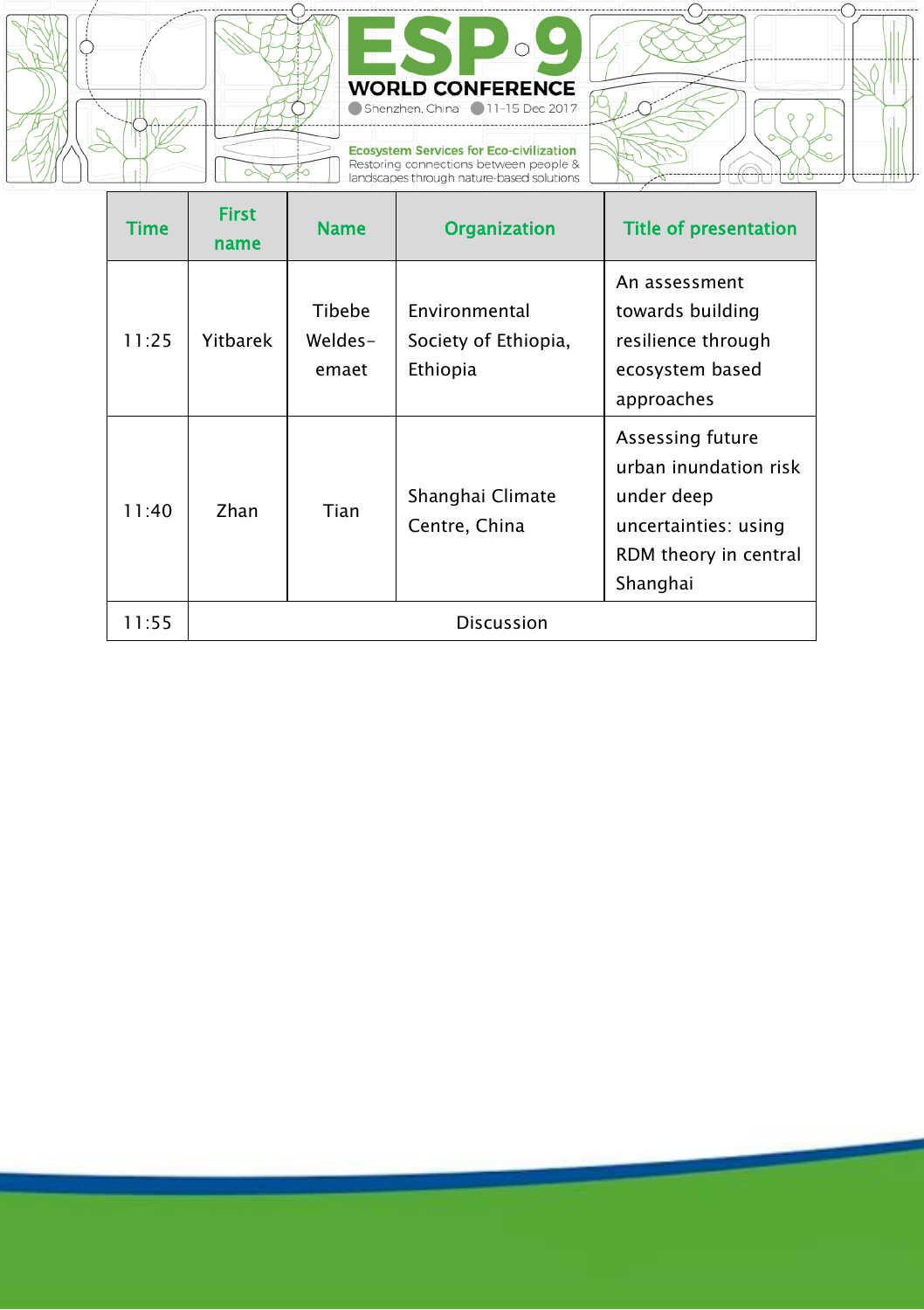

T. Thematic Working Group sessions: T12 Enablers and boundary conditions for the implementation of ecosystem based disaster risk reduction (Eco-DRR) and climate change adaptation (EbA) measures

# Improving the climate resilience of agricultural production systems by African rural populations: some lessons learned from the NAPA project in the Democratic Republic of Congo

Author(s): Gaius Elenga, Jean Longo Ndembo Affiliation(s): Minitry of Environment and Sustainable Managment development, University of Kinshasa Country: the Democratic Republic of Congo Contact: gaius\_elenga@yahoo.fr

The project aims to strengthen the capacity to adapt and manage the impacts of climate change on agricultural production and food security. This project contributes to the restoration of the links between the rural populations and the agrarian systems through solutions based on nature.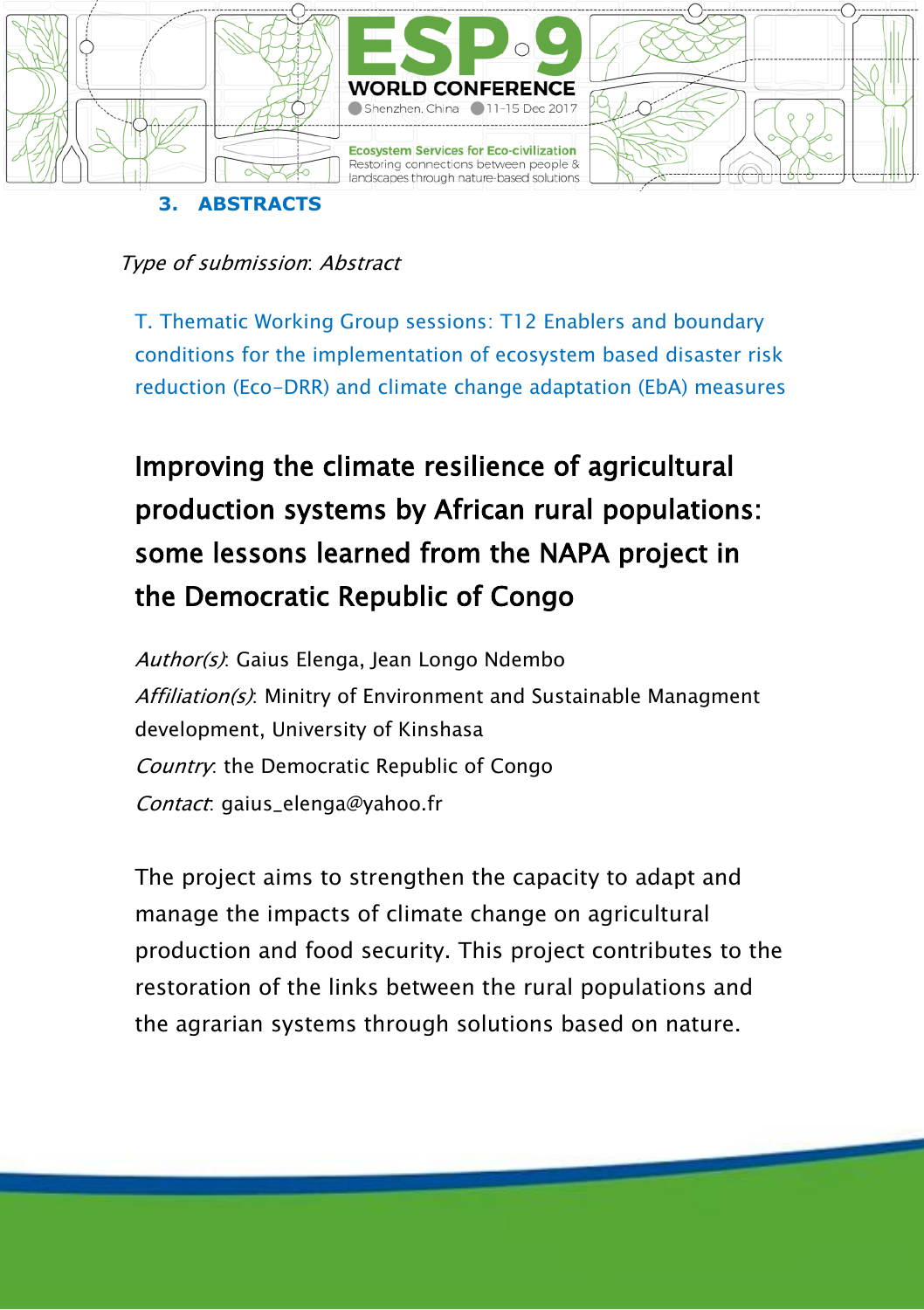

This is because it enables rural communities and small-scale farmers to have:

- Locally produced resilient seeds and early warning mechanisms. These two tools allow them to predict drought, plan agricultural activities and plant in all seasons (rainy season and dry season) according to the crops and agrometeorological information regularly received. It is therefore a continuous system of monitoring and improving resilience based on the two tools mentioned above.

- Ecological techniques and practices of agricultural production, water management and soil fertility. This would be a system for improving resilience based on sustainable management of land and water resources.

The tools mentioned above, in both cases, help restore ecosystem services and, in turn, restore the links between rural populations and agrarian systems. All this works thanks to a perfect multi-actor collaboration and participation (state and non-state services, academic institutions and research centers, local communities, farmers, national and international NGOs, media, technical support partners, etc.). By way of conclusion, the project represents a nature based solution because it uses ecological practices of agricultural production, water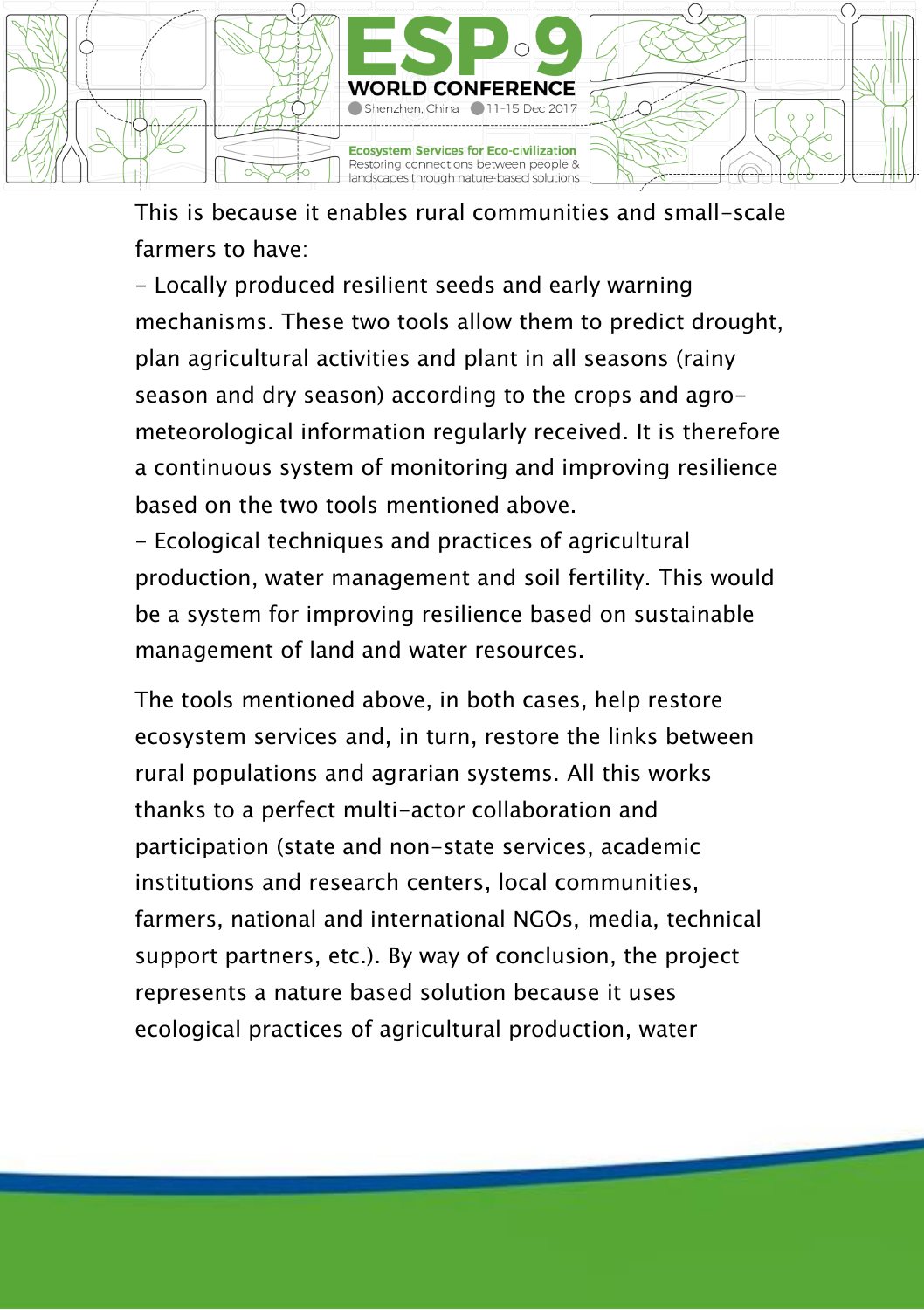

management and soil fertility. And this by valuing the endogenous knowledge, to innovate, to train and to popularize.

Keywords: resilient seeds, agricultural drought, adaptation to climate change, smallholder farmers, restoration of agricultural production systems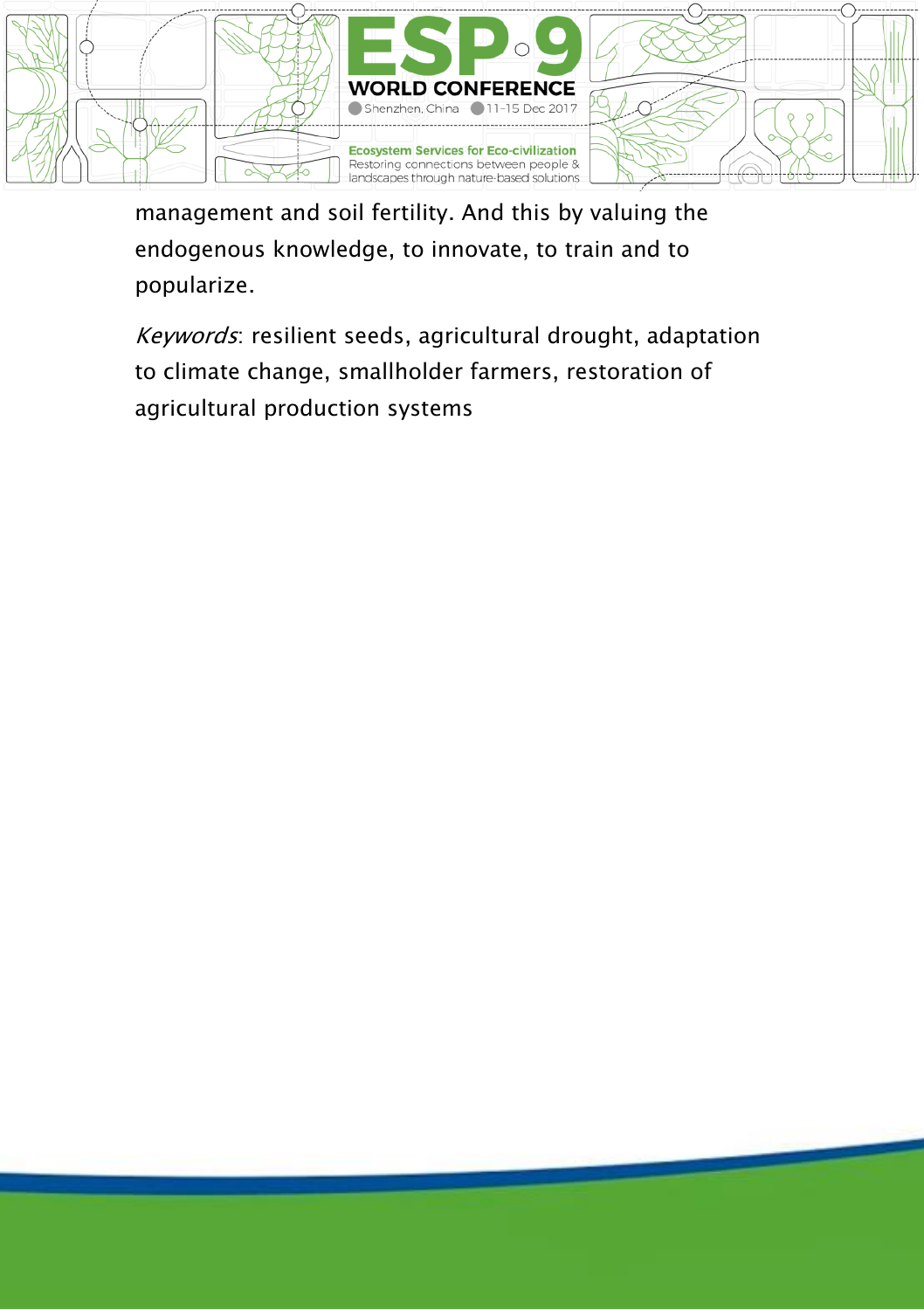

T. Thematic Working Group sessions: T12 Enablers and boundary conditions for the implementation of ecosystem based disaster risk reduction (Eco-DRR) and climate change adaptation (EbA) measures

## Ecosystem-based methods for mitigating extreme floods: relationships among forest coverage changes, land surface roughness and extreme floods

Author(s): Wei Qi, Junguo Liu Affiliation(s): School of Environmental Science and Engineering, Southern University of Science and Technology Country: China Contact: giwei\_waterresources@hotmail.com

Extreme floods are devastating, and can cause huge casualties and economic losses. Different from traditional infrastructure-based approaches, ecosystem-based methods are eco-friendly and favorable to the environment for mitigating extreme floods. For the ecosystem-based methods, impacts of forest coverage changes on extreme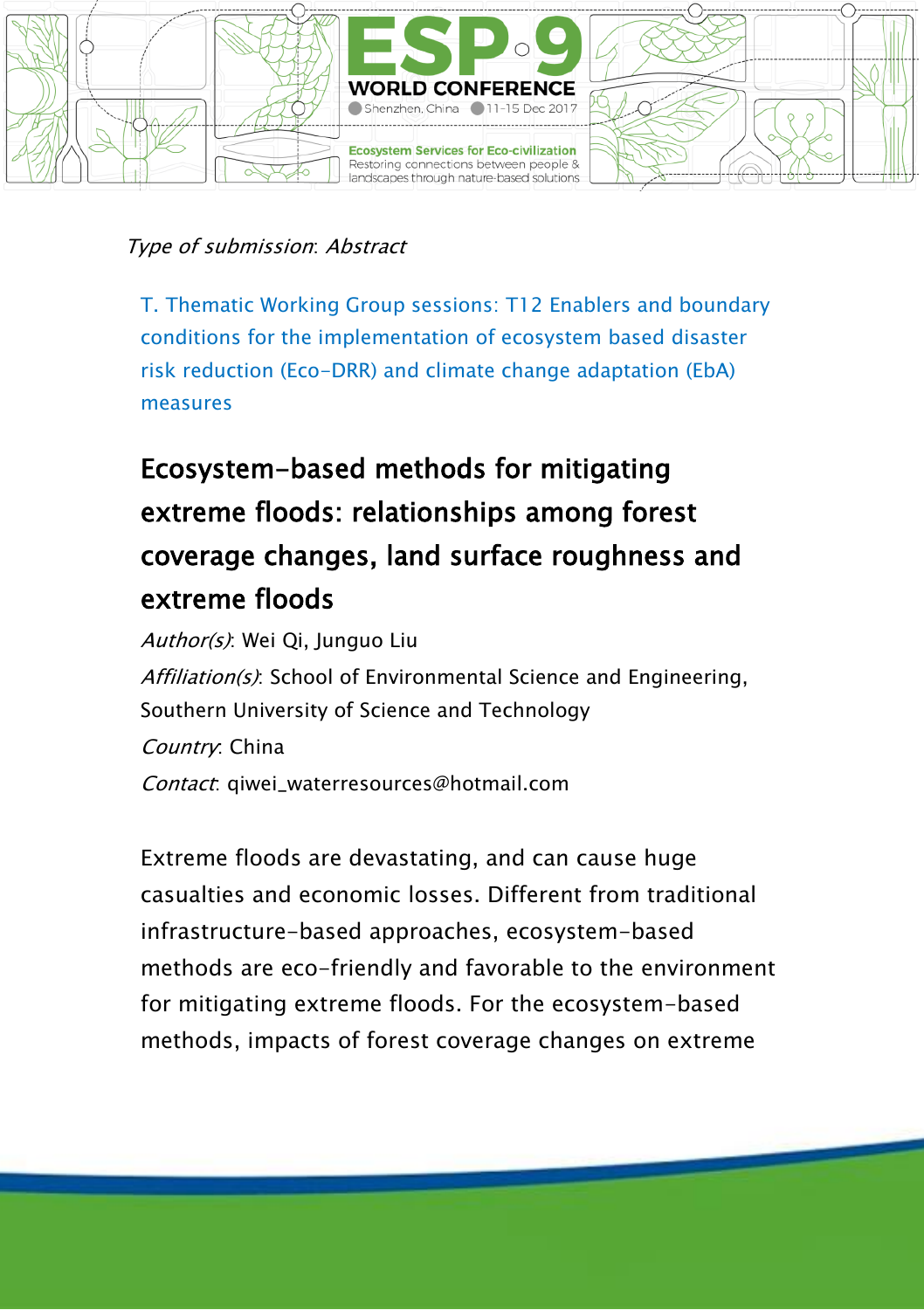

floods have drawn much attention around the world. Physically-based models are commonly utilized to investigate variations of extreme floods with forest coverage changes. However, few studies have carried out to study the influence of roughness changes resulting from forest coverage variations on extreme floods. The impacts of roughness changes should be addressed since a large proportion of the extreme flood peak comes from surface runoff, and the concentration time of surface runoff is mainly influenced by roughness of land surface. In this study, a physically based biosphere hydrological model with a dynamic vegetation module is introduced, and the roughness is taken into consideration with a kinematic wave routing approach. With this model, the extreme flood changes can be simulated in different forest coverage scenarios by changing the physically-based model parameters. We investigate the relationships among forest coverage changes, land surface roughness and extreme floods. This study provides a valuable attempt to develop ecosystem-based approaches to mitigate extreme flood risks.

Keywords: eco-friendly, ecosystem-based method,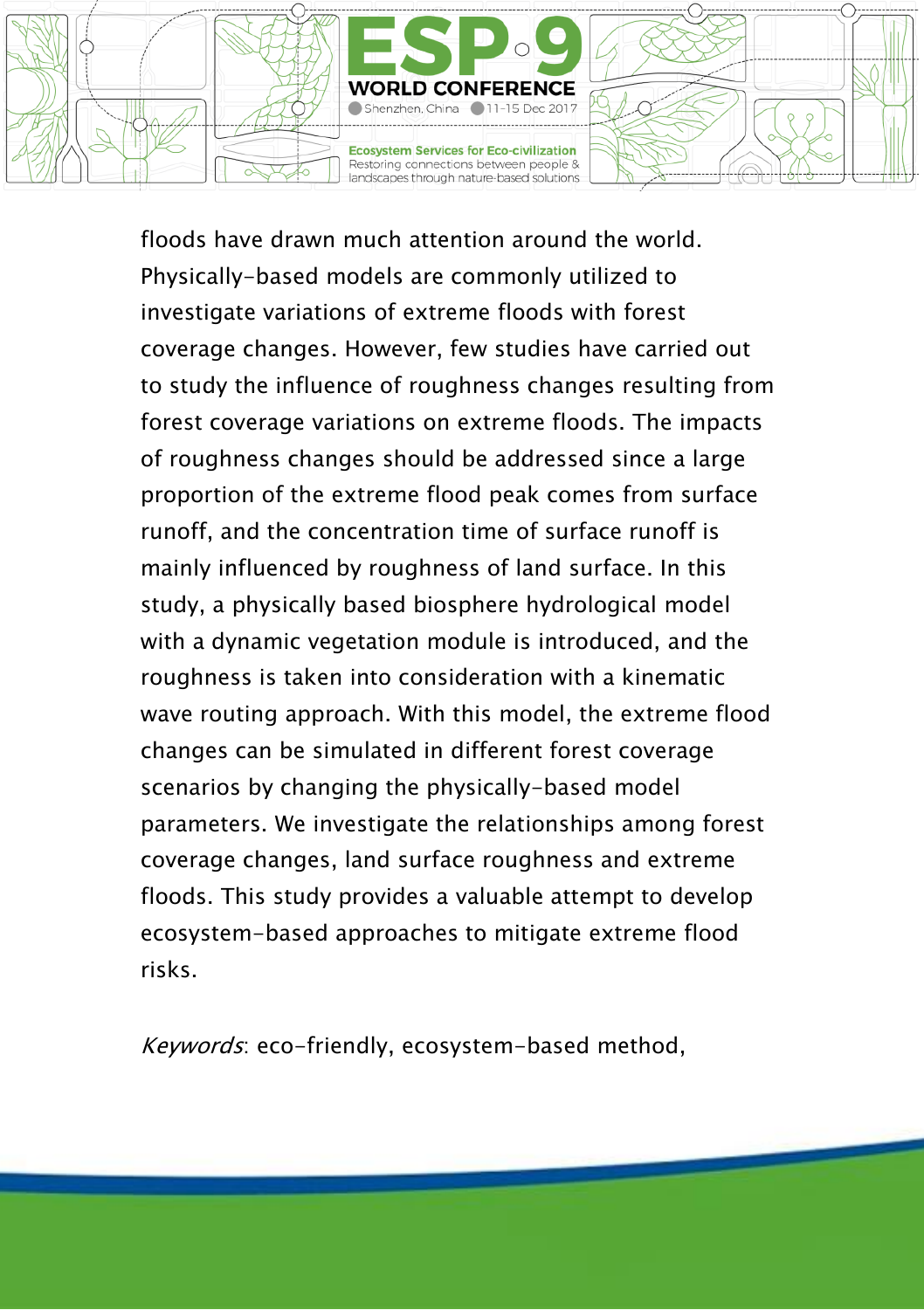

extreme flood, forest coverage, roughness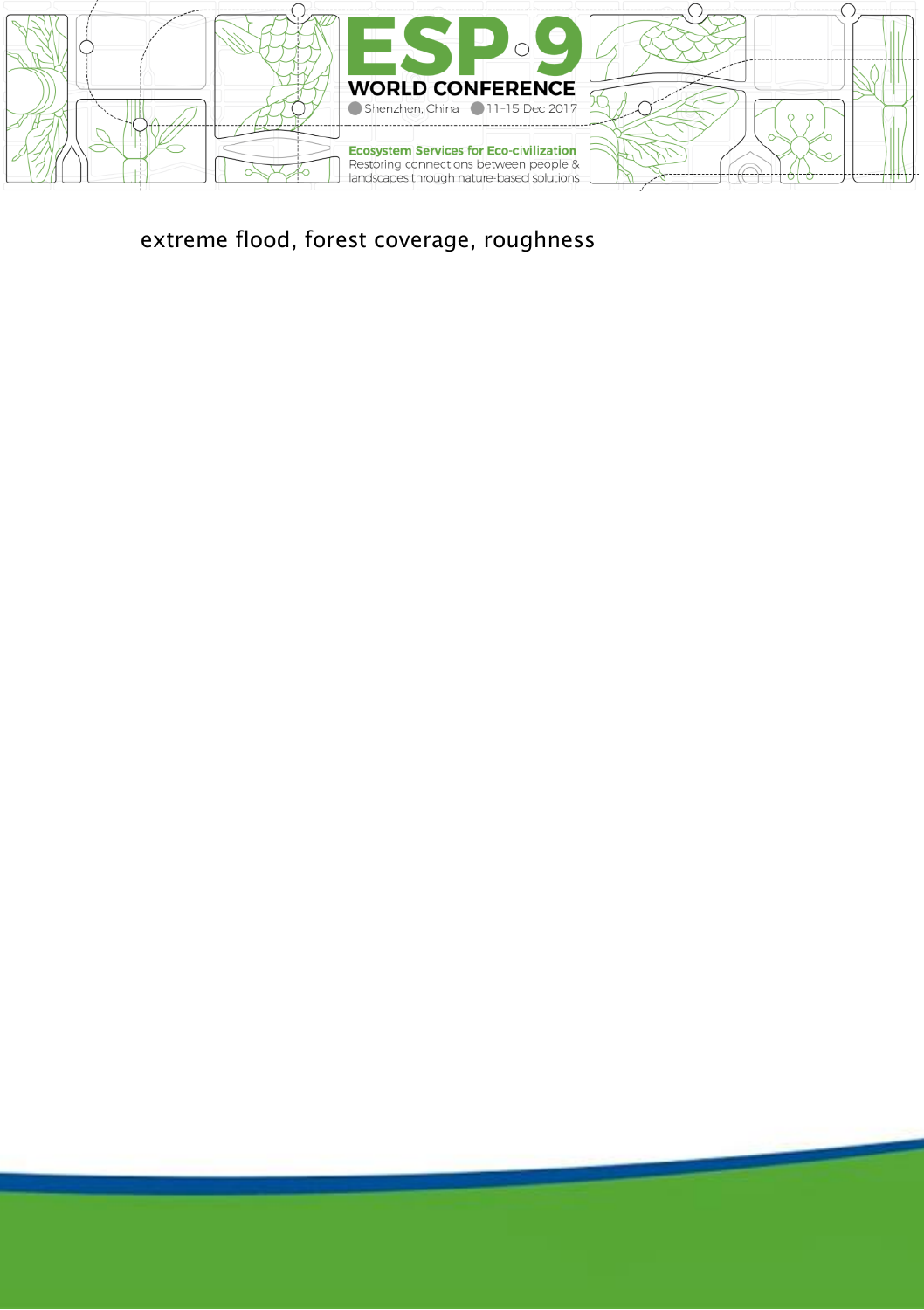

T. Thematic Working Group sessions: T12 Enablers and boundary conditions for the implementation of ecosystem based disaster risk reduction (Eco-DRR) and climate change adaptation (EbA) measures

## Assessing future urban inundation risk under deep uncertainties: using RDM theory in central Shanghai

Author(s): Zhan Tian, Hengzhi Hu Affiliation(s): Shanghai Climate Centre Country: China Contact: 995961987@qq.com

Climate change induced hazard such as increasing frequency and intensity of rainstorms, the rising sea level, and extreme tide of storm surge, leading to an increasing risk of urban flooding and inundation in Shanghai. In Shanghai, previous studies seldom consider either the large numbers of scenarios to reduce the deep uncertainties under climate change background, or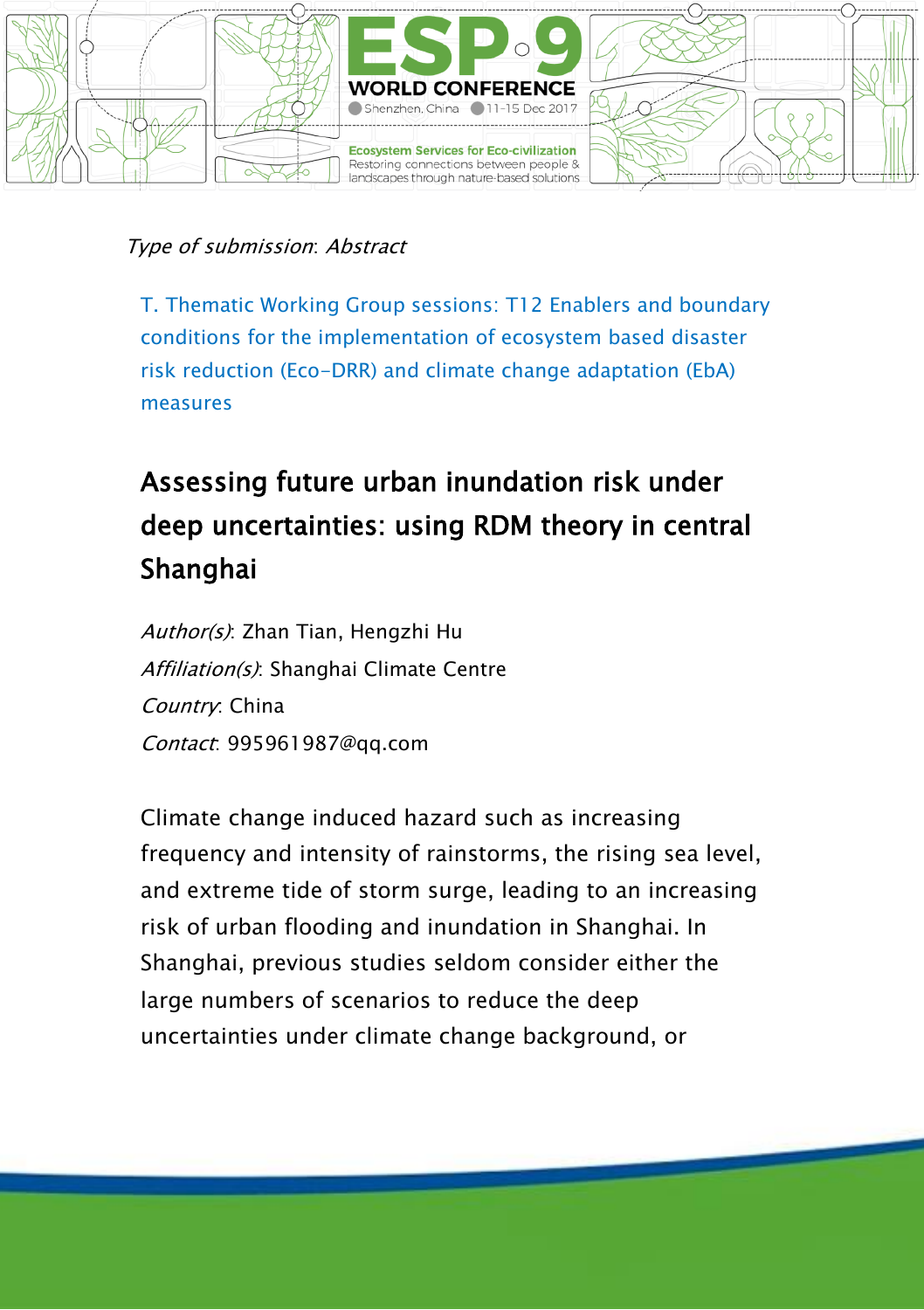

quantitatively evaluating adaptation solutions in plausible futures. In this study, we aim to fill this extremely important niche with the guiding of the Robust Decision Making (RDM) theory. The RDM method is employed to evaluate the impact of the future urban inundation event that may occur in Shanghai, three factors, including precipitation, rain island spatial pattern and decrease of urban drainage capacity, are selected to build the future rainstorm scenarios using Latin Hyper Cube Sampling method. Inundation depth and area had been simulated; the direct physical loss is calculated based on the depthdamage curve. By implementing "scenario discovery", we find out that the dominated factor is the decrease of drainage capacity which accordingly determines the vulnerabilities to address on. Three Levers, including increase of public green area and improved standard of urban drainage system and construction of deep tunnel (and their combinations), are alternately implemented to examine their performance in the 100 futures. Besides, the performance of each levers' risk reduction are examined among levers (and their combinations) in different scenarios. The result shows that the mid-terms robust plan is the combination of increase of green area, and improved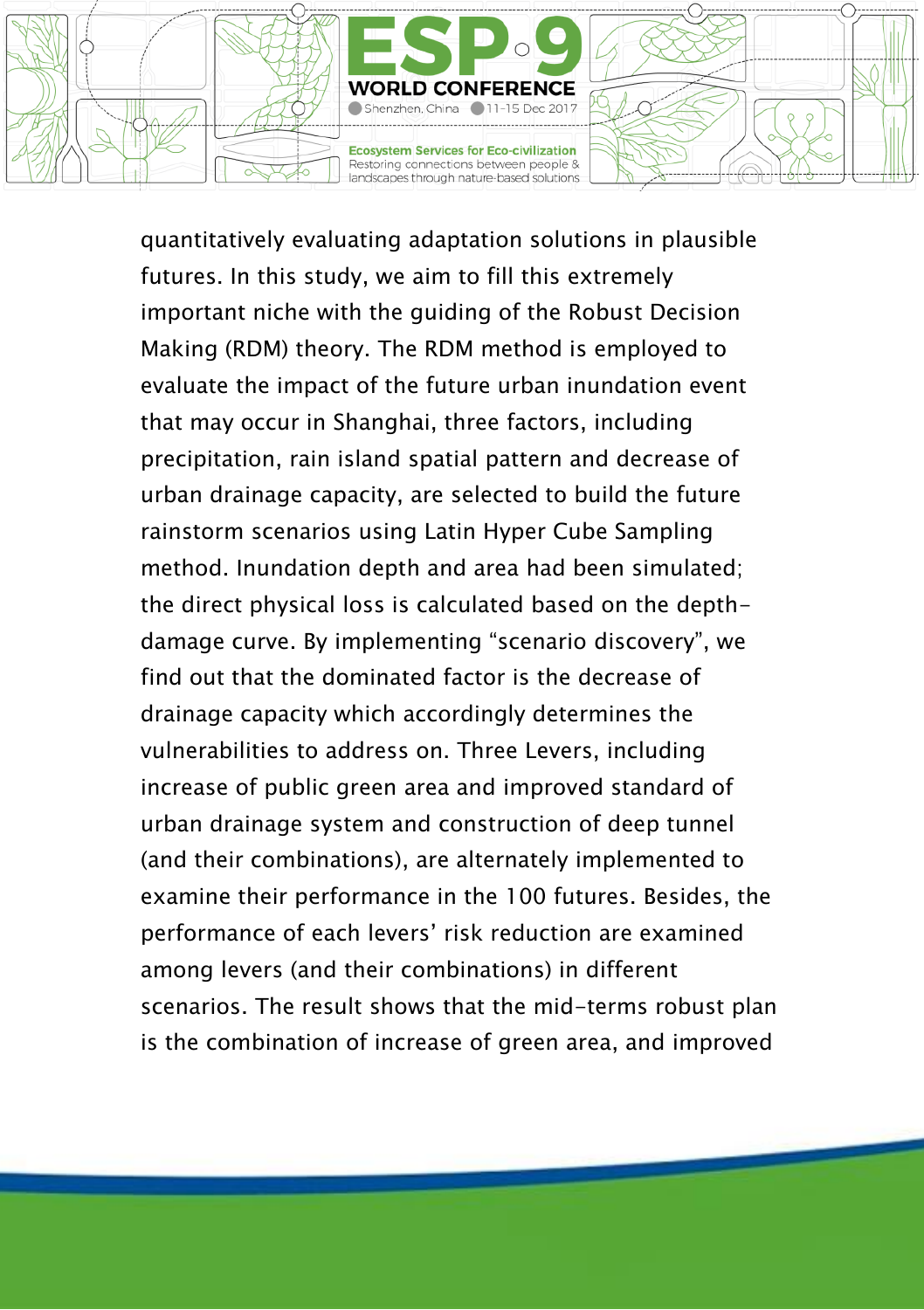

drainage system and the deep tunnel with 30% runoff absorbed and it can reduce Shanghai's future inundation risk from 58% to 98%.

Keywords: robust decision making, climate change adaptation, urban inundation, risk assessment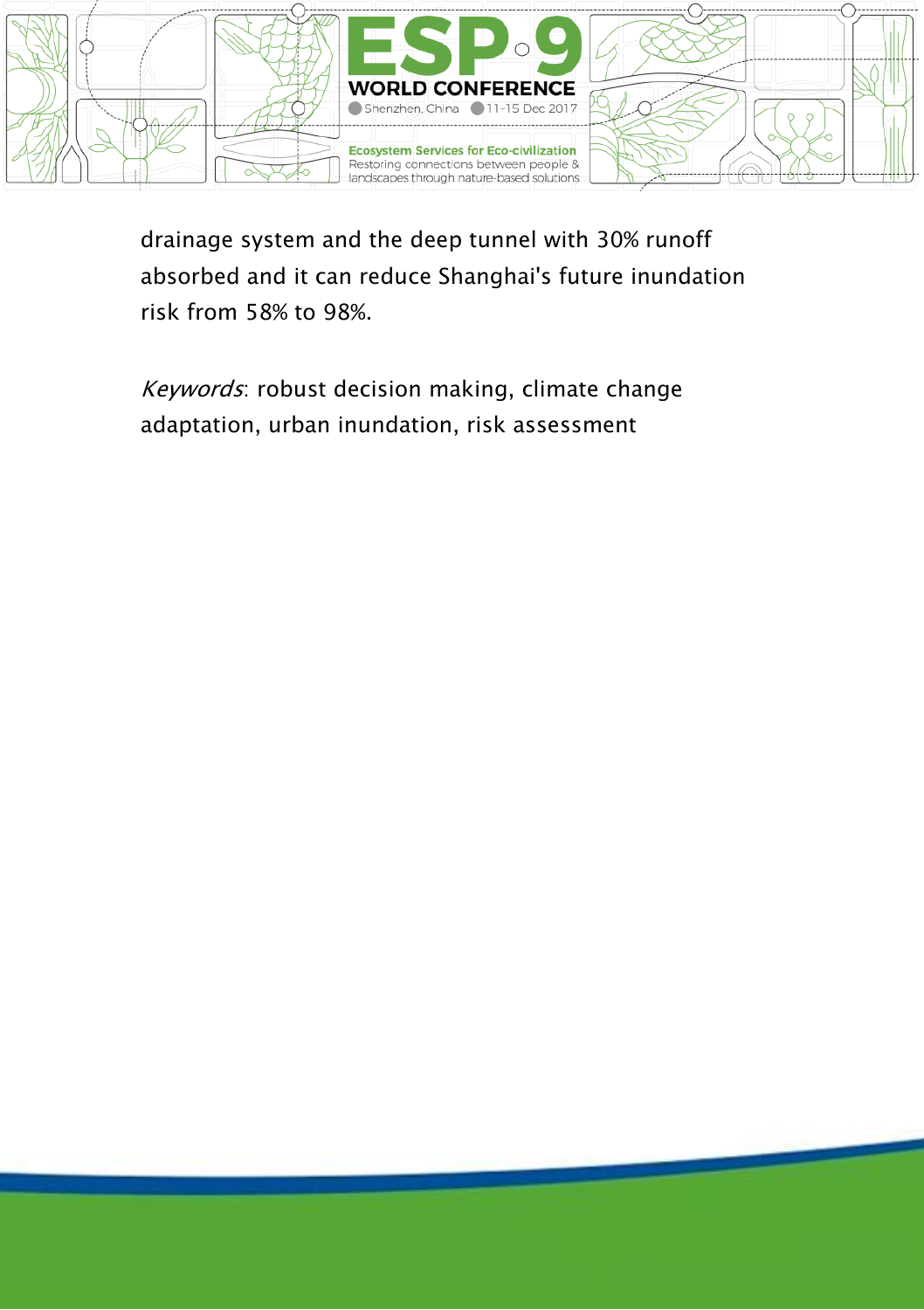

T. Thematic Working Group sessions: T12 Enablers and boundary conditions for the implementation of ecosystem based disaster risk reduction (Eco-DRR) and climate change adaptation (EbA) measures

## An assessment towards building resilience through ecosystem based approaches

Author(s): Yitbarek Tibebe Weldesemaet Affiliation(s): Environmental Society of Ethiopia Country: Ethiopia Contact: yitbarekt.w@gmail.com

The North-Eastern Ethiopia is a disaster prone area where droughts occur every decade jeopardising lives and livelihoods. The impact of these low rainfall droughts has increased, while the buffering capacity of the landscape has been lost to degradation. Prolongation of the dry season resulted in water shortages, while the short heavy rains caused catastrophic floods. The areas land degradation exacerbated by anthropogenic activity and failed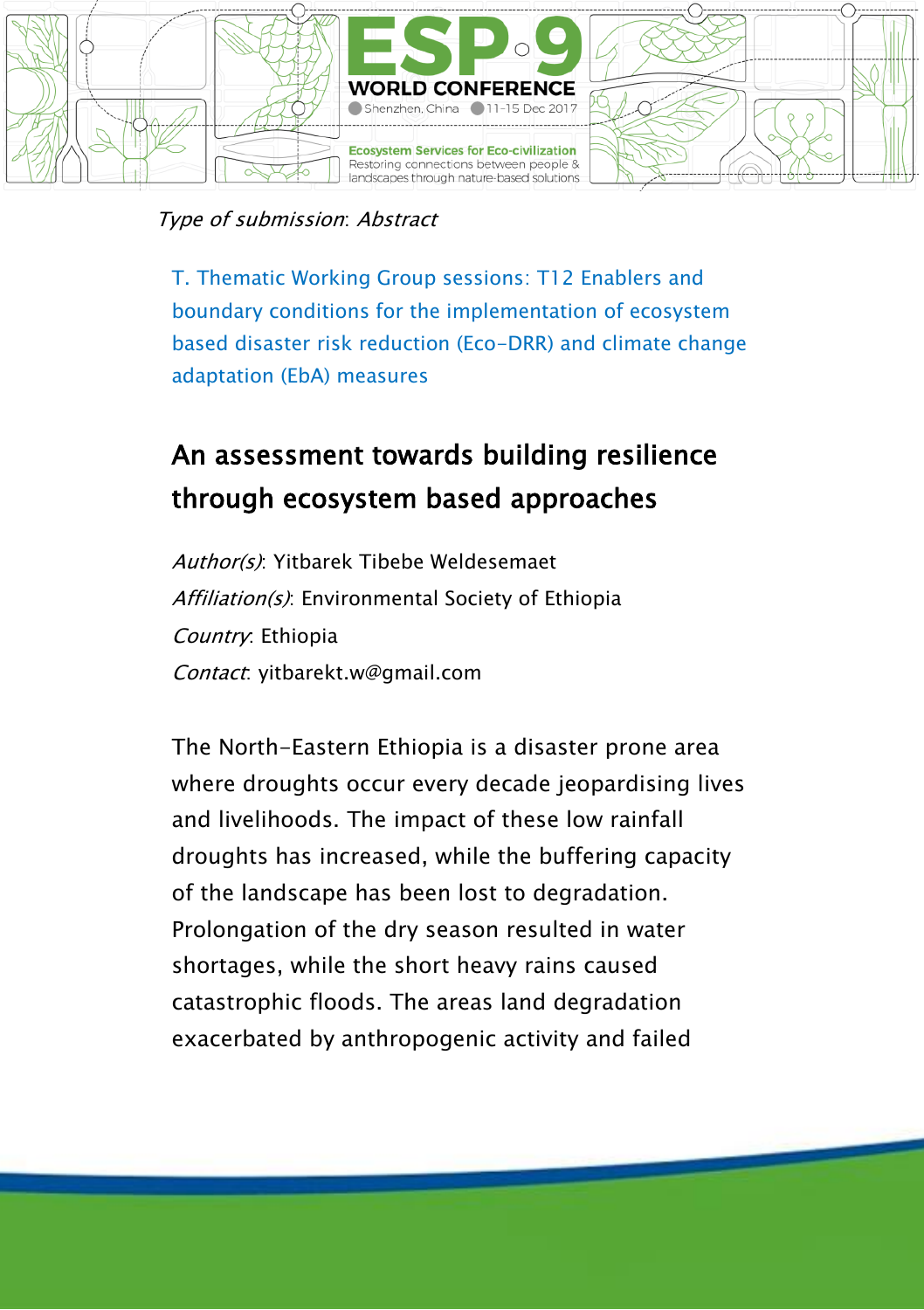

management practices are dwindling food natural resources of the landscape. In addition, several ecosystems are losing their services at an alarming rate; directly threatening the landscape and livelihood resilience.

In addressing such multifaceted problems, selecting appropriate integrated ecosystem restoration based conservation schemes, through a good understanding of the landscape is imperative. Accordingly, the major challenges and opportunities provided by the landscape were mapped based on biophysical and socio-economic, ecosystem service assessments. These assessments incorporated data from the literature, satellite imagery and GIS analyses, field investigation, and socio-economic surveys.

The findings indicated that a holistic view of the links between ecosystem services delivery and human needs because natural ecosystems can provide a wider range of services. Ecosystem restoration efforts, therefore, require greater integration of policies and planning for conservation areas. However, instead of initiating small-scale protected area limited restoration schemes, viable large-scale